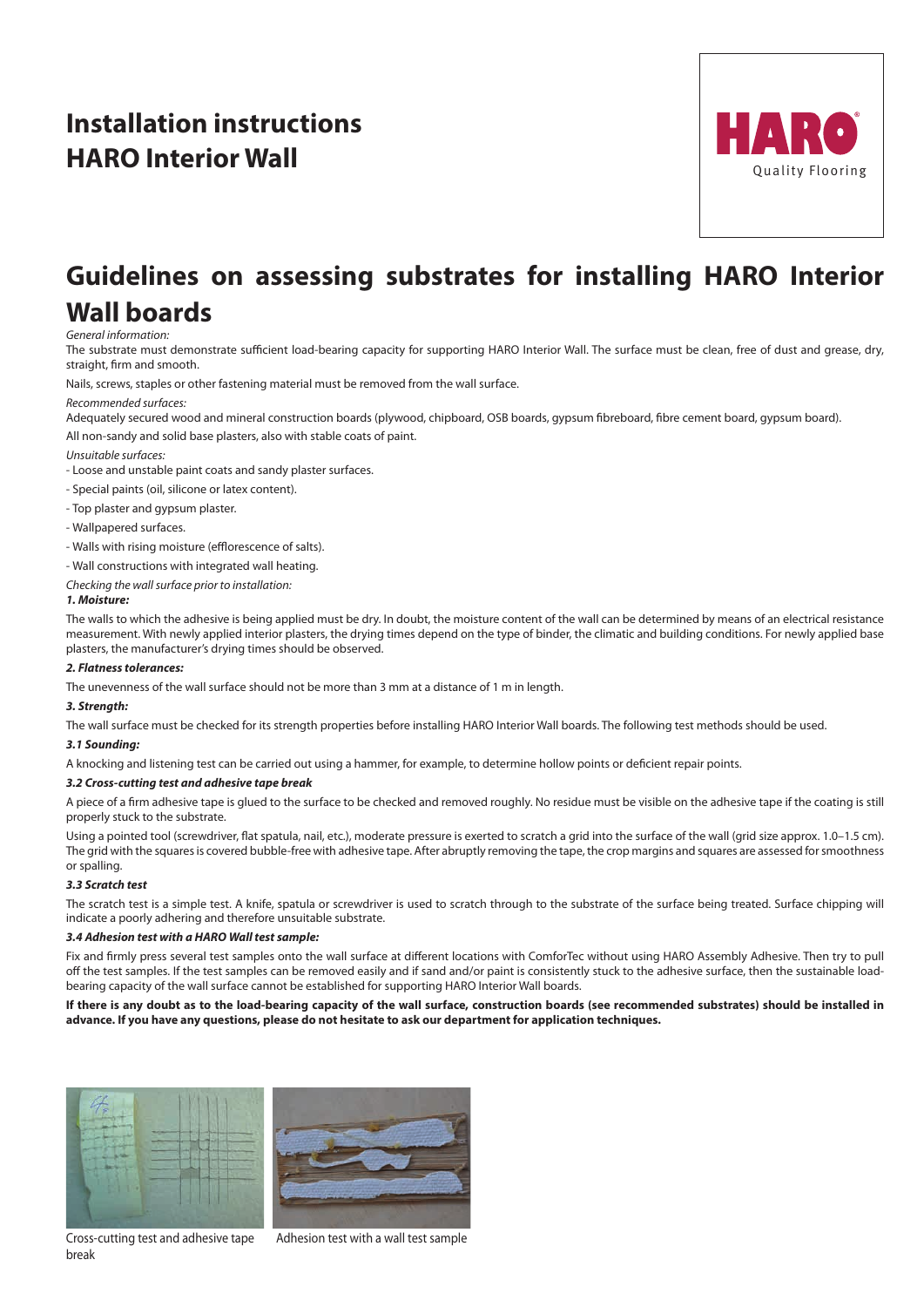



Sample photos of unsuitable wall surfaces

## **Installing HARO Wall**

## **Tools and accessories needed:**

Pencil, measuring tool (metre stick), spirit level, small jigsaw or handsaw to cut solid wood, cutter, cartridge gun, assembly adhesive for HARO Interior Wall, some sanding paper of grain size 120, a clean work surface, a strip of covering tarpaulin, thin working gloves.

## **Preparation for installation:**

We recommend laying a strip of covering tarpaulin or alternative covering material in the work area to protect the surface of the floor **(Figure 1)**. The strength properties of the wall surface must be checked. **Please make sure to check the guidelines for assessing the wall surfaces for installing HARO Interior Wall boards.**

The wall coverings must be allowed acclimatise in the designated room for approx. 48 hours before commencing installation in order to avoid increased stresses in the material. The recommended climatic conditions at the time of use are approx. 30-60% relative humidity at a room temperature of 18-22 °C.

Open joints or gap formation between the coverings are unavoidable owing to the natural shrinking behaviour of wood and are also intended.

## **Installing HARO Interior Wall Nevada:**

Draw a horizontal reference line at eye level. Make sure when calculating the precise height of the reference line that virtually the entire board width is still available in the case of the boards used for the ceiling connection **(Figures 2,3)**. The back of these boards is coated with ComforTec for pre-fixing to the wall. The paper web is removed first and then the assembly adhesive applied between the lines of ComforTec adhesive **(Figures 4,5)**. The upper edge of the assembly adhesive must be above the upper edge of the bead of ComforTec so that the entire back is covered with adhesive. The covering is then fixed lightly on one side of the reference line and aligned **(Figure 6)**. The Interior Wall coverings are first glued on both sides of the reference line **(Figures 7,8)**. It is especially important in this phase of the installation to make sure that the wall coverings are horizontal. This can be verified using the spirit level **(Figure 9)**. The boards should then be pressed evenly and firmly onto the wall surface. The Nevada boards do not have a connection system, rather are butt-jointed together. From experience, it looks best if the wall coverings are installed with an irregular offset **(Figure 12)**. The Nevada series consists of three different thickness levels. An exceptional look can be achieved additionally by cleverly positioning boards of different thickness. The boards have to be cut to the required length at the beginning and end of each row and the cut edge then smoothed using sanding paper **(Figures 10,11)**.

#### **Installing HARO Interior Wall Patagonia:**

Draw a horizontal reference line at eye level. Make sure when calculating the precise height of the reference line that virtually the entire board width is still available in the case of the boards used for the ceiling connection **(Figures 2,3)**. The Patagonia boards have a flexible tongue & groove joint on the long side. They have no connection system on the short side. The back of the boards is coated with ComforTec for pre-fixing to the wall. The paper web is removed first and then the assembly adhesive applied between the lines of ComforTec adhesive **(Figures 4,5)**. The upper edge of the assembly adhesive must be above the upper edge of the bead of ComforTec so that the entire back is covered with adhesive. The covering is then fixed lightly on one side of the reference line and aligned **(Figure 13)**. The Interior Wall coverings are first glued on both sides of the reference line. It is immaterial in this case whether the tongue or the groove joint is pointing upwards. It is especially important in this phase of the installation to make sure that the wall coverings are horizontal. This can be verified using the spirit level **(Figure 9)**. The Patagonia boards are now angled in on the long side into the flexible tongue & groove connection and butt-jointed to the connection on the short side **(Figures 14,15,16,17)**. The boards are pressed firmly onto the wall surface. From experience, it looks best if the wall coverings are installed with an irregular offset **(Figure 18)**. The boards have to be cut to the required length at the beginning and end of each row and the cut edge then smoothed using sanding paper **(Figures 10,11)**.

## **Additional tips and tricks:**

Select various boards in advance and take these from different packs. Colour and structural differences as well as the number of knots and filled areas must be mixed so as to create a uniform and appealing overall appearance. Projections and/or recesses in the wall can also be covered easily. Mouldings from the HARO accessories range, for example, can be used for finishing connections to existing floor surfaces. A specific expansion gap to fixed structural elements (wall, floor, ceiling, etc.) is not absolutely necessary if the recommended climatic conditions are fulfilled.

Any severely deformed boards should be removed and must not be installed.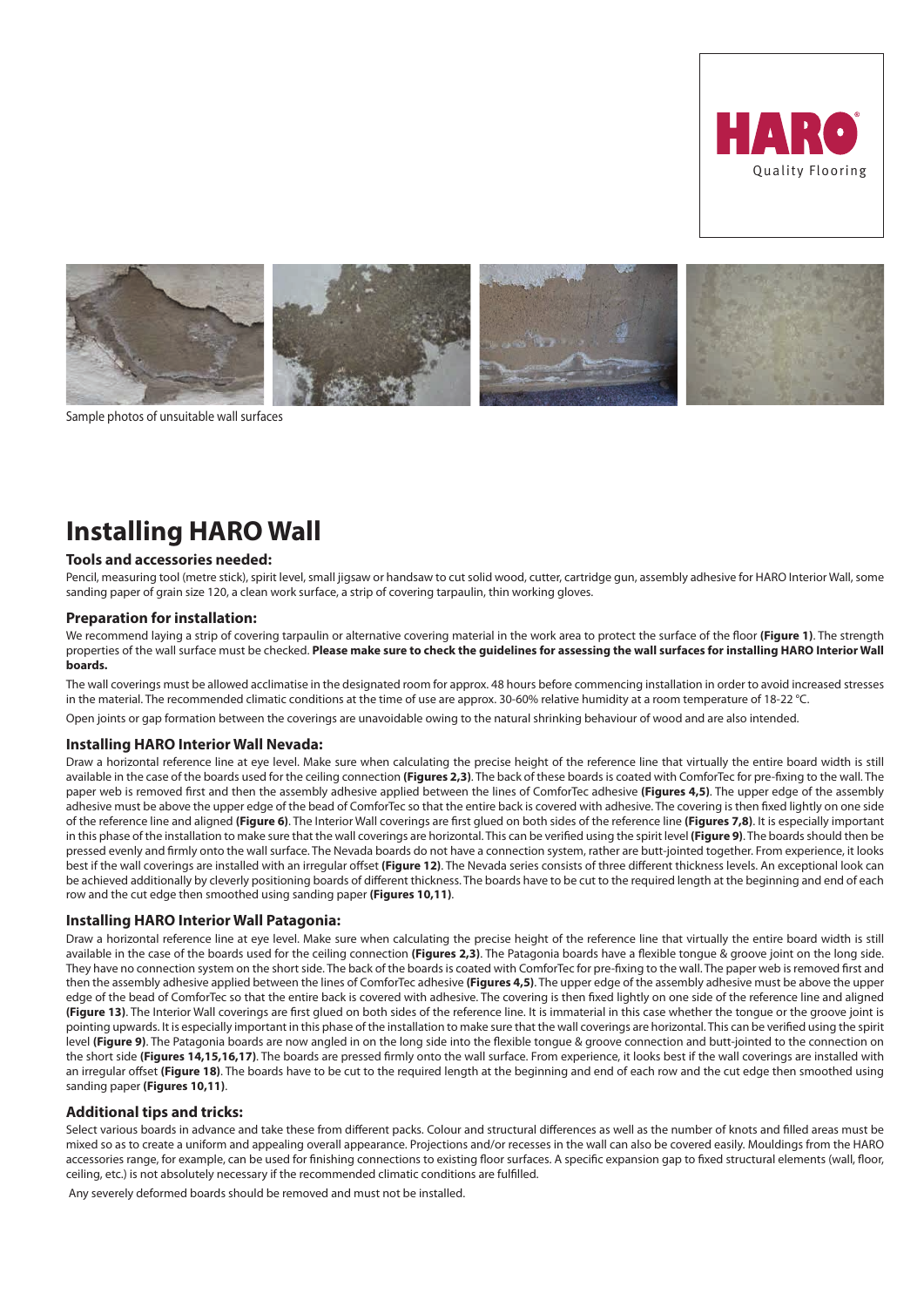

 Projecting edges and general overhanging edges as well as irregular joints between the HARO Interior Wall coverings are intentional and are characteristic of this product. Because the Nevada design in particular does not have a connection system and because wood as a natural product always develops different material stresses, overhanging edges and projecting edges cannot be avoided even when Interior Wall coverings of the same thickness have been finally installed.

 The coverings can of course also be installed vertically on the wall. A vertical reference line should be drawn in this case at the beginning on the wall surface for the first two rows.

 The Interior Wall assembly adhesive has reached its full strength after several hours. The climatic conditions mentioned above must be observed in particular during this time.

We recommend avoiding strong fluctuations in humidity and temperature in any case to ensure continued value retention.

## **Climatic conditions:**

To preserve the value of your Interior Wall boards but also for your own personal well-being, an ideal indoor climate is a relative humidity of about 50-60 % at a room temperature of 20 °C (68 °F). In order to keep the air humidity constant, especially during hot periods, we recommend you use a humidifier. This will prevent any extreme drying out of the wall boards. Air humidifiers should be switched on at the beginning of the heating season. If air humidity falls below normal values, gaps may develop in the joints between the boards, which usually close again after the heating season. The information given in this data sheet is based on experience and serves to advise the installer.

This information can only be of a general nature. No liability is accepted for the success of the work since we have no influence on the actual execution of work, and do not know the specific laying conditions.

#### **Cleaning and care:**

HARO Wall is a maintenance-free wall system. No initial or regular care is needed. Dry cleaning using a vacuum cleaner, for example, suffices if necessary. *Disassembly:* 

The HARO Wall boards are removed mechanically for disassembly, for example using a stable scraper, crowbar or such like.

## *Disposal:*

Any cutting scraps or disassembled HARO Wall boards are regarded as wood waste, construction and demolition waste and must be disposed of in accordance with AVV No. 170201 (Waste Classification Ordinance).

04/17 Subject to modification in the interest of technical development.